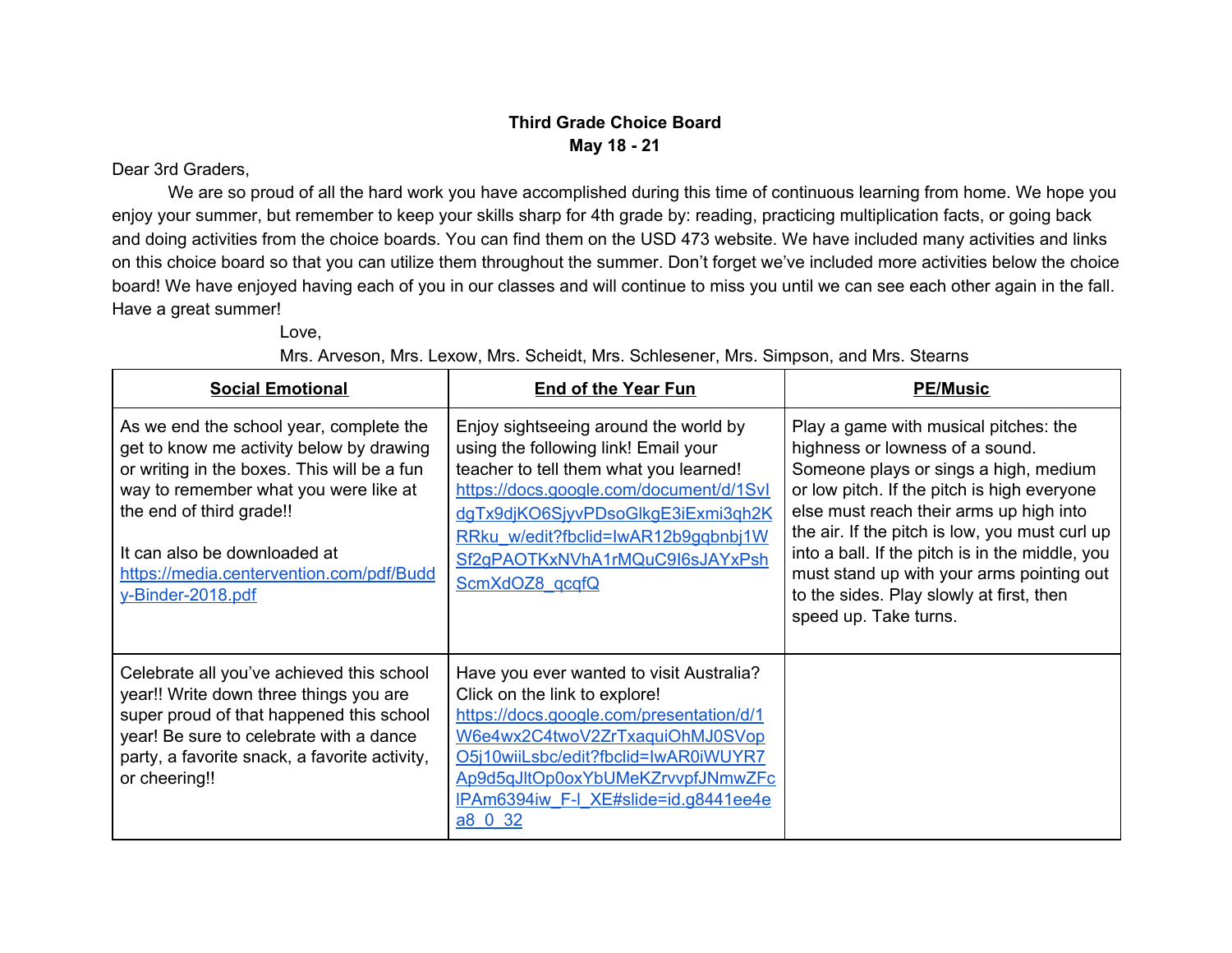| Make your very own stress ball using a<br>balloon! You can fill your balloon with<br>flour, cornstarch, rice, dry beans, baking<br>soda, playdoh, sand, or more!!<br>Find the recipe and instructions here!<br>https://www.wikihow.com/Make-a-Stress-<br><b>Ball</b><br>Extra tip: Use another balloon to cover the<br>balloon that is filled.                                                                           | What is a galaxy? Where is our solar<br>system? Learn all about galaxies and<br>check out the activities on NASA's Space<br>Website<br>https://spaceplace.nasa.gov/galaxy/en/<br>http://cosmospheretour.com                                                                                                                                                                                           | Make 3 paper airplanes and find a<br>container your planes can land in. The<br>object is to throw your airplane into the<br>container. You have 1 minute to score as<br>many points as possible. 1 point= hitting<br>the container. 2 points= landing in the<br>container.                                                                                                                                                                                                    |
|--------------------------------------------------------------------------------------------------------------------------------------------------------------------------------------------------------------------------------------------------------------------------------------------------------------------------------------------------------------------------------------------------------------------------|-------------------------------------------------------------------------------------------------------------------------------------------------------------------------------------------------------------------------------------------------------------------------------------------------------------------------------------------------------------------------------------------------------|-------------------------------------------------------------------------------------------------------------------------------------------------------------------------------------------------------------------------------------------------------------------------------------------------------------------------------------------------------------------------------------------------------------------------------------------------------------------------------|
| <b>Brown Bag Guessing Game!!</b><br>This is similar to twenty questions. You<br>will need a bag and an object. Find one<br>object around the house and put it into<br>your bag. Have someone ask yes or no<br>questions to try and guess what is in the<br>bag.<br>For example:<br>Is it bigger than a pencil? Is it colorful? Is<br>it shiny? Can you write with it? Is it a<br>school supply? Do we use this everyday? | Did you know if your child writes a letter<br>to their favorite Disney character, they<br>will send them an autographed 8x10?<br>Here's the address.<br><b>RO45</b><br>Attn: Rapunzel<br>Walt Disney World Communications<br><b>PO BOX 10040</b><br>Lake Buena Vista, FL<br>32830-0040<br>Wait Lightning McQueen<br>Po Box looyo world Communica<br>C Box Toone<br>Lake Buena Vista, FL<br>32830-0040 | Make sure you have plenty of room,<br>outside would be best. Put your foot<br>partially into a tennis shoe. Flip your shoe<br>in the air with your foot. You have 1<br>minute to see how many points you can<br>score. 1 point= shoe lands on its side. 2<br>points= shoe lands right side up (sole on<br>the ground) 3 points= shoe lands perfectly<br>upside down (no sides touching the<br>ground) 0 points= if the shoe hits you in<br>the head or knocks over a lamp. :) |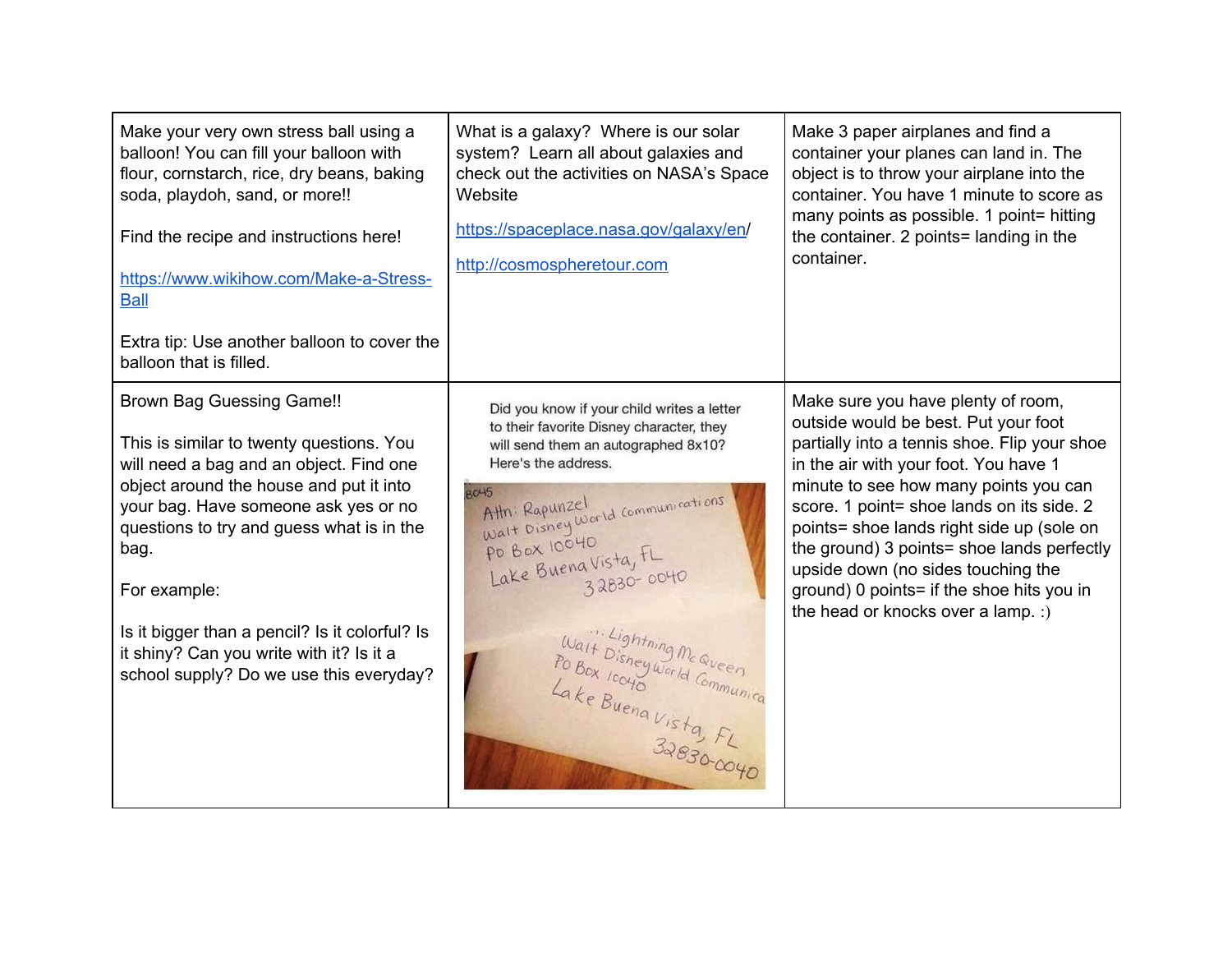#### Key for multiplication color page below:

 $\overline{ }$ 

| Red    |  |
|--------|--|
| Green  |  |
| Yellow |  |
| Brown  |  |
| Blue   |  |
|        |  |













3. Add middle and back legs.

4. Draw two wings over the body. 5. Add wings lines and two eyes.



green, add brown on top while wet.



7. Paint inside legs with brown.

8. Paint background with a contrasting color.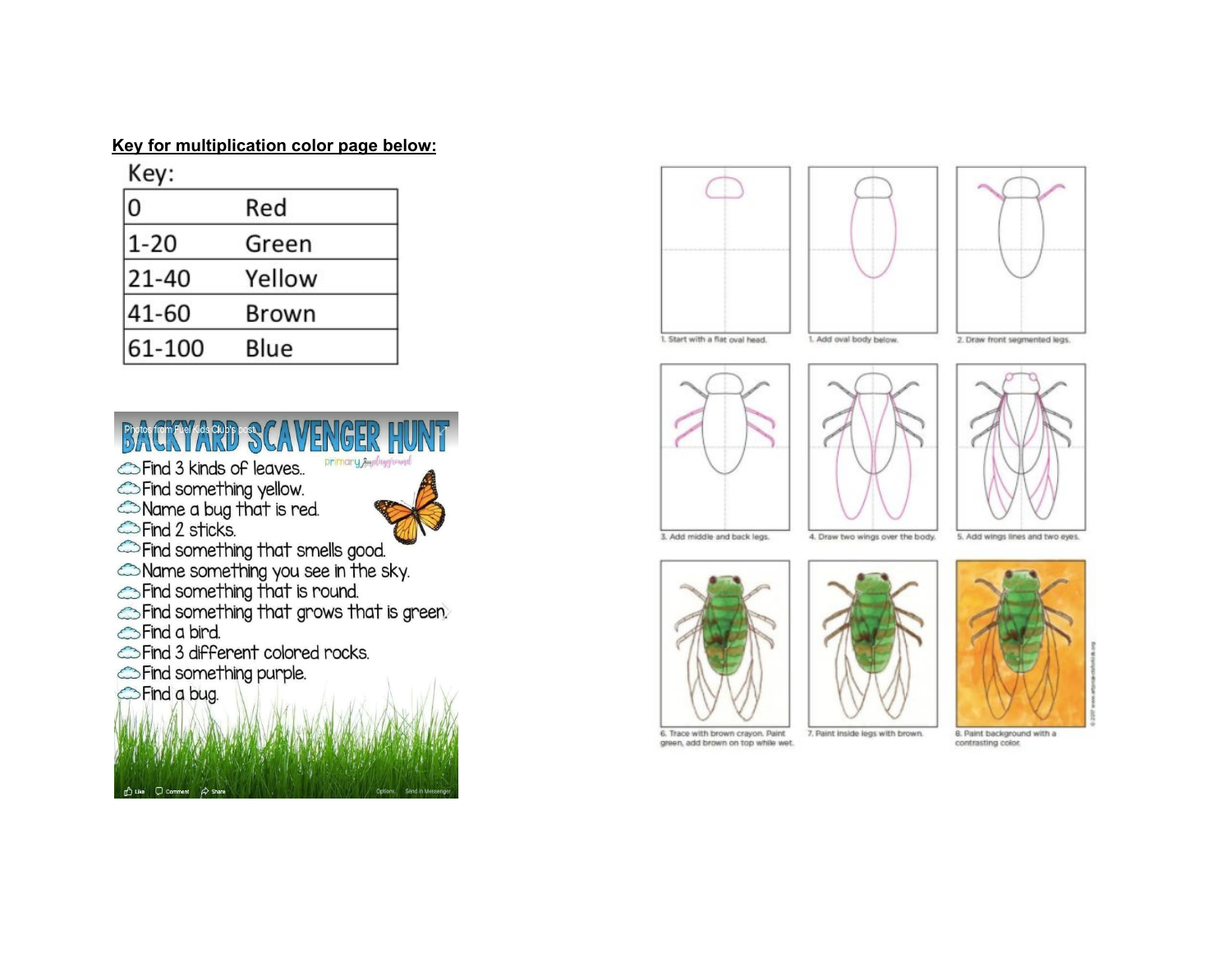| 8x8  | 1x6  | 2x4             | 2x8  | 1x5   | 1x6  | 3x1         | 4x1   | 3x3             | 4x2  | 7x1  | 3x2  | 2x3  | 4x5  | 1x4  | 8x2  | 8x1  | 5x1  | 2x9   |
|------|------|-----------------|------|-------|------|-------------|-------|-----------------|------|------|------|------|------|------|------|------|------|-------|
| 10x7 | 7x9  | 1x6             | 1x2  | 5x10  | 9x6  | 6x8         | 6x2   | 2x10            | 1x4  | 4x3  | 9x2  | 1x9  | 4x1  | 1x5  | 10x1 | 5x4  | 2x2  | 10x1  |
| 7x9  | 10x9 | 8x10            | 7x9  | 7x9   | 10x7 | 8x8         | 10x9  | 4x1             | 4x2  | 6x3  | 1x4  | 9x1  | 7x7  | 10x5 | 6x9  | 2x8  | 10x1 | 10x1  |
| 10x9 | 7x9  | 8x8             | 8x10 | 8x8   |      | 10x10 10x10 | 9x9   | 8x10            | 8x6  | 5x9  | 9x6  | 8x6  | 8x7  | 6x8  | 10x5 | 6x10 | 9x7  | 10x8  |
| 8x10 | 10x9 | 10x7            | 10x7 | 10×10 | 8x9  | 8x9         | 9x9   | 9x8             | 7x8  | 6x9  | 7x8  | 10x5 | 10x6 | 6x8  | 7x8  | 9x6  | 9x10 | 9x7   |
| 10x8 | 7x10 | 7x10            | 9x9  | 8x8   | 7x10 | 9x7         | 8x10  | 10x8            | 6x7  | 10x6 | 6x9  | 6x10 | 10x5 | 9x6  | 9x5  | 8x6  | 7x9  | 10×10 |
| 9x10 | 10x9 | 9x10            | 9x10 | 8x8   | 9x9  | 8x8         | 10x7  | 8x9             | 6x10 | 7x8  | 9x6  | 6x7  | 8x6  | 8x6  | 6x9  | 7x8  | 9x10 | 8x10  |
| 7x9  | 9x7  | 8x8             | 9x8  | 9x7   | 7x9  | 9x10        | 8x8   | 9x7             | 7x8  | 6x10 | 6x9  | 9x5  | 7x7  | 10x4 | 5x10 | 7x6  | 10x9 | 7x10  |
| 9x9  | 7x10 | 9x7             | 9x7  | 2x0   | 8x8  | 8x9         | 9x8   | 9x10            | 7x7  | 5x9  | 6x9  | 5x10 | 3x10 | 7x3  | 5x8  | 5x10 | 10x8 | 7x9   |
| 10x7 | 10x7 | 9x9             | 0x10 | 8x0   | 0x8  | 10x7        | 8x8   | 10x7            | 7x6  | 6x7  | 9x6  | 7x6  | 5x8  | 8x3  | 9x3  | 5x9  | 7x10 | 9x8   |
| 8x8  | 10x9 | 8x9             | 0x6  | 0x0   | 0x10 | 9x7         | 7x9   | 8x10            | 5x9  | 6x8  | 4x9  | 10x3 | 3x10 | 8x0  | 3x10 | 9x4  | 5x5  | 8x10  |
| 9x8  | 0x9  | 1x0             | 2x0  | 5x7   | 0x5  | 0x2         | 0x0   | 8x10            | 9x6  | 3x7  | 8x4  | 6x6  | 0x6  | 4x0  | 0x6  | 3x7  | 3x7  | 9x4   |
| 0x8  | 0x4  | 9x0             | 9x3  | 7x4   | 4x6  | 3x0         | 9x0   | 5x <sub>0</sub> | 7x7  | 7x6  | 8x5  | 4x7  | 9x3  | 0x0  | 5x6  | 7x5  | 10x3 | 10x9  |
| 7x10 | 0x3  | 6x <sub>0</sub> | 0x4  | 6x6   | 0x4  | 0x6         | 3x0   | 10x9            | 7x6  | 5x10 | 6x10 | 2x5  | 4x10 | 8x5  | 5x5  | 7x8  | 10x9 | 10x7  |
| 10x8 | 9x7  | 7x10            | 9x0  | 0x0   | 0x6  | 2x5         | 10×10 | 10x9            | 9x6  | 7x8  | 3x1  | 10x5 | 5x6  | 5x8  | 7x4  | 9x6  | 9x8  | 7x10  |
| 9x7  | 8x9  | 10x8            | 0x10 | 0x8   | 10x0 | 10×10       | 2x9   | 10×10           | 9x5  | 9x6  | 4x2  | 5x9  | 9x6  | 7x3  | 6x9  | 6x8  | 9x8  | 9x7   |
| 9x9  | 9x10 | 9x10            | 8x10 | 0x1   | 10x7 | 7x9         | 10x9  | 4x4             | 10x5 | 6x7  | 10x1 | 6x9  | 6x7  | 9x5  | 5x9  | 9x6  | 9x10 | 8x9   |
| 10x9 | 8x10 | 7x10            | 10x7 | 9x10  | 9x8  | 10x8        | 5x9   | 2x10            | 9x6  | 8x6  | 7x1  | 6x8  | 6x10 | 10x5 | 10x5 | 8x6  | 8x6  | 7x10  |
| 10x7 | 9x10 | 7x9             | 9x7  | 7x9   | 8x8  | 8x7         | 6x9   | 2x6             | 10x6 | 8x7  | 2x9  | 9x6  | 7x7  | 8x7  | 9x6  | 7x7  | 8x7  | 10x7  |
| 5x3  | 3x1  | 3x1             | 3x1  | 3x4   | 3x1  | 2x3         | 5x2   | 3x2             | 5x4  | 1x8  | 5x2  | 2x8  | 2x9  | 8x2  | 4x5  | 9x2  | 4x4  | 2x8   |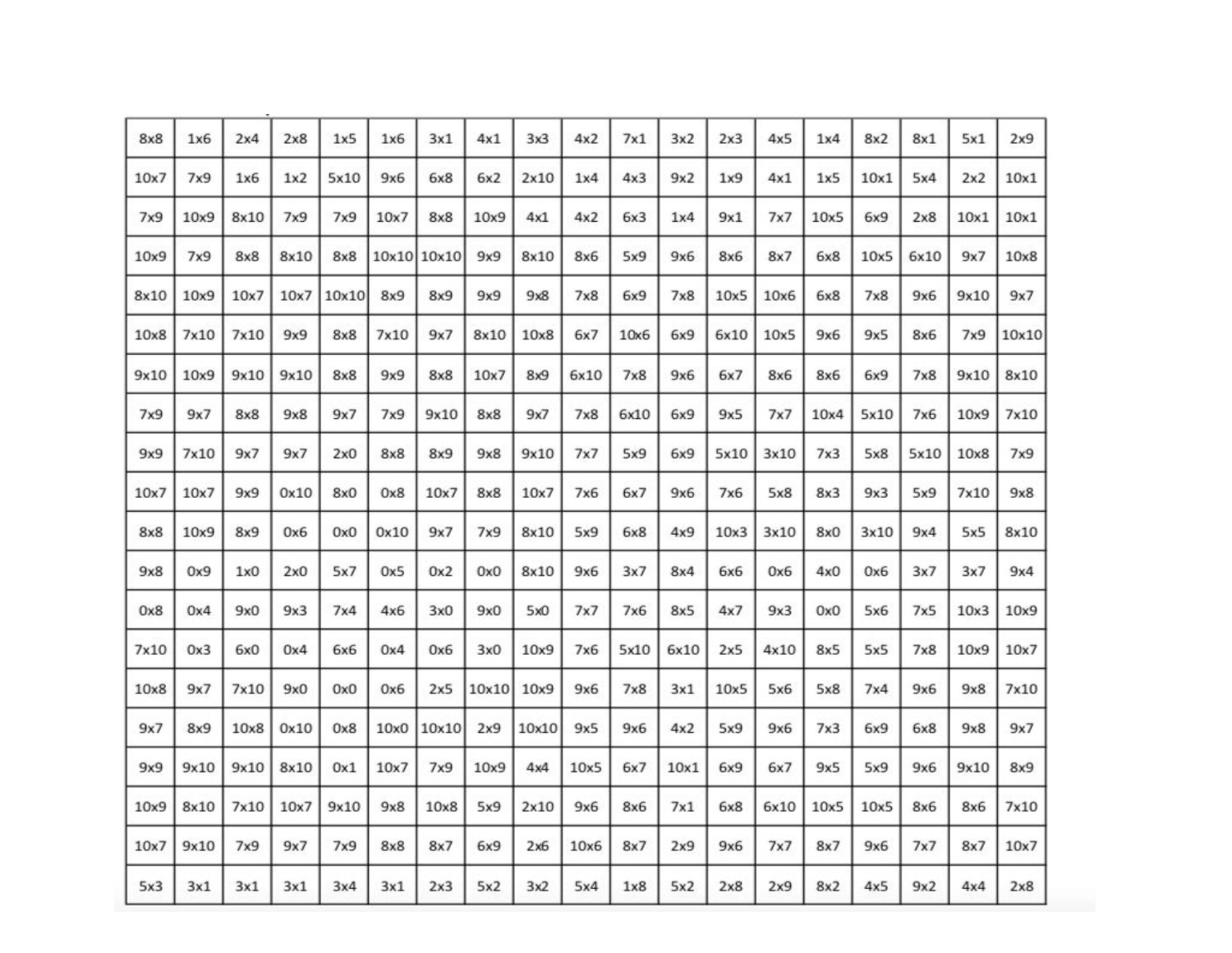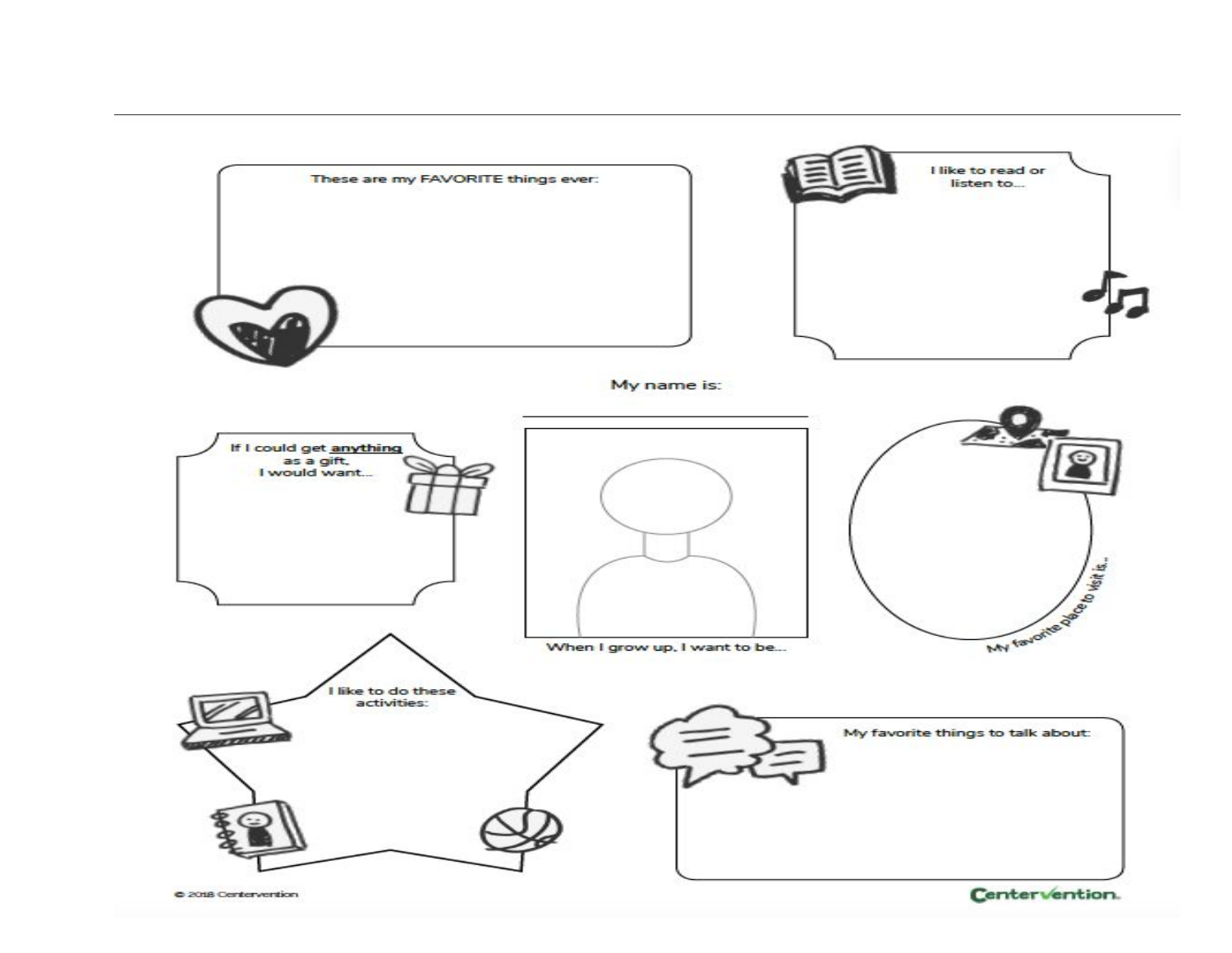# **Summer Educational Resources**

# **Math**

- Prodigy
	- <https://www.prodigygame.com/>
- Math Playground
	- <https://www.mathplayground.com/>
- Fun Brain
	- <https://www.funbrain.com/math-zone>
- Splash Learn
	- <https://www.splashlearn.com/>
- NRICH
	- <https://nrich.maths.org/9412>
- AAA Math
	- [https://www.aaamath.com/k5g\\_cox1.htm?I](https://www.aaamath.com/k5g_cox1.htm?Inp=9)  $np=9$

# **Reading / Literacy**

- Read Write Think
	- <http://www.readwritethink.org/>
- Starfall
	- <https://www.starfall.com/h/>
- Storyline Online
	- [https://www.storylineonline.net](https://www.storylineonline.net/)
- **Free Children Stories**
- [https://www.freechildrenstories.com](https://www.freechildrenstories.com/)
- Fun Brain
	- <https://www.funbrain.com/books>
- Seussville
	- <https://www.seussville.com/>
- Online Reading Games
	- [https://www.readers.com/blog/education/](https://www.readers.com/blog/education/kids-online-reading-games/) [kids-online-reading-games/](https://www.readers.com/blog/education/kids-online-reading-games/)

## **Science**

- Exploratorium
	- [https://www.exploratorium.edu/education/](https://www.exploratorium.edu/education/teaching-resources) [teaching-resources](https://www.exploratorium.edu/education/teaching-resources)
- EdHeads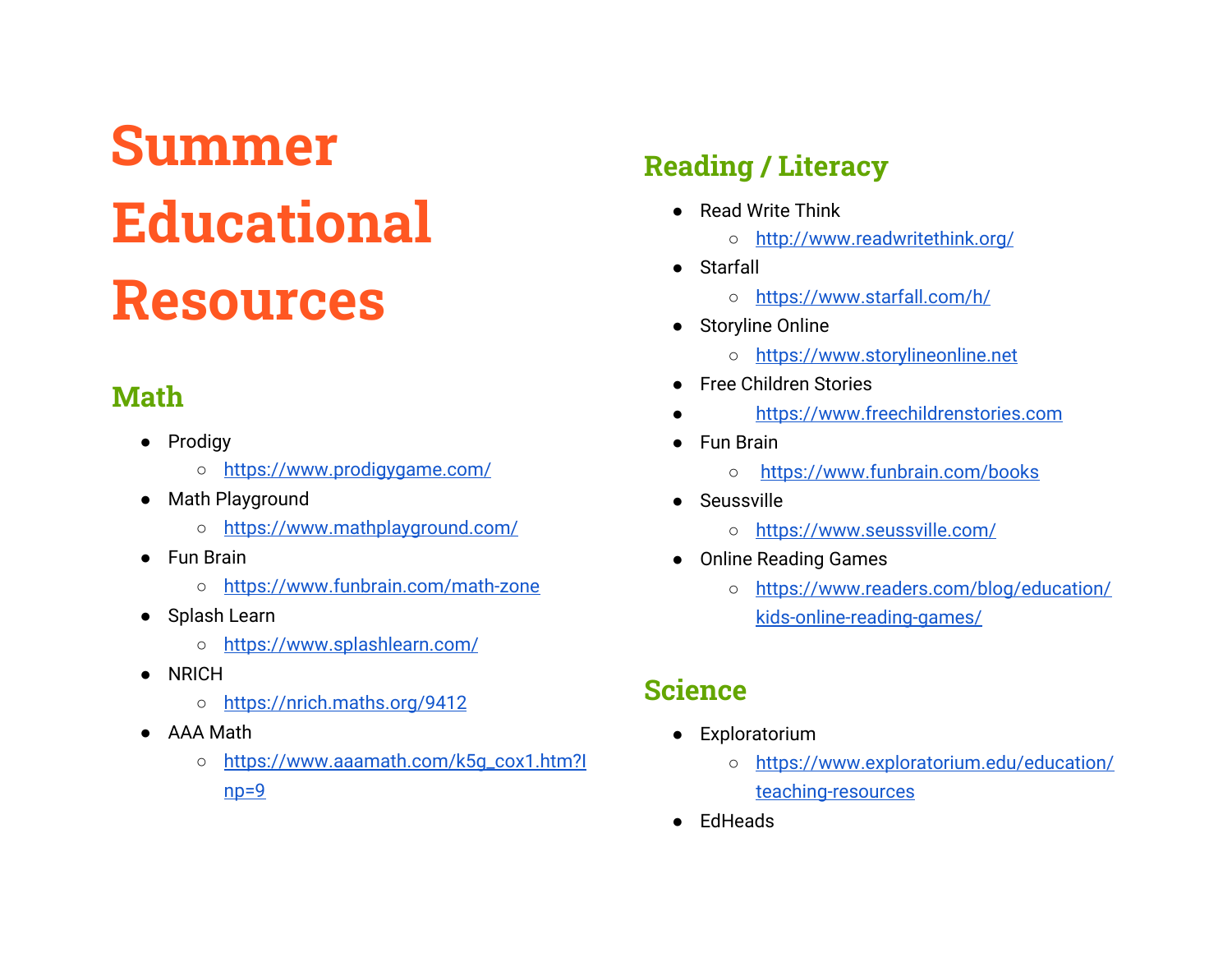- <https://edheads.org/?>
- Discovery Mindblown
	- <https://www.discoverymindblown.com/>
- NASA Kids Club
	- <https://www.nasa.gov/kidsclub/index.html>
- Science Kids
	- <http://www.sciencekids.co.nz/>
- NOAA
	- o <https://games.noaa.gov/>

## **Social Studies**

- Smithsonian
	- [https://americanhistory.si.edu/kids/kids-thi](https://americanhistory.si.edu/kids/kids-things-do-home) [ngs-do-home](https://americanhistory.si.edu/kids/kids-things-do-home)
	- <https://learninglab.si.edu/>
- History For Kids
	- <https://www.historyforkids.net/>
- Google Earth
	- <https://earth.google.com/web/>
- National Geographic Kids
	- <https://kids.nationalgeographic.com/>
- **● Social Emotional**
- Apps and Games
- [https://www.commonsense.org/education/](https://www.commonsense.org/education/top-picks/emotional-intelligence-apps-and-games) [top-picks/emotional-intelligence-apps-and](https://www.commonsense.org/education/top-picks/emotional-intelligence-apps-and-games)[games](https://www.commonsense.org/education/top-picks/emotional-intelligence-apps-and-games)
- Parent Tool Kit
	- [https://www.parenttoolkit.com/topics/soci](https://www.parenttoolkit.com/topics/social-and-emotional) [al-and-emotional](https://www.parenttoolkit.com/topics/social-and-emotional)
- Center on the Social and Emotional Foundations for Early Learning
	- [http://csefel.vanderbilt.edu/resources/fami](http://csefel.vanderbilt.edu/resources/family.html) [ly.html](http://csefel.vanderbilt.edu/resources/family.html)

## **Other**

- Brain Pop
	- <https://www.brainpop.com/>
- Mr. Nussbaum Learning + Fun
	- <https://mrnussbaum.com/>
- Ok Go Sandbox
	- <https://okgosandbox.org/the-one-moment>
- PBS Kids
	- <https://pbskids.org/>
- ABCya
	- <https://www.abcya.com/>
- Hello Kids
	- <http://www.hellokids.com/>